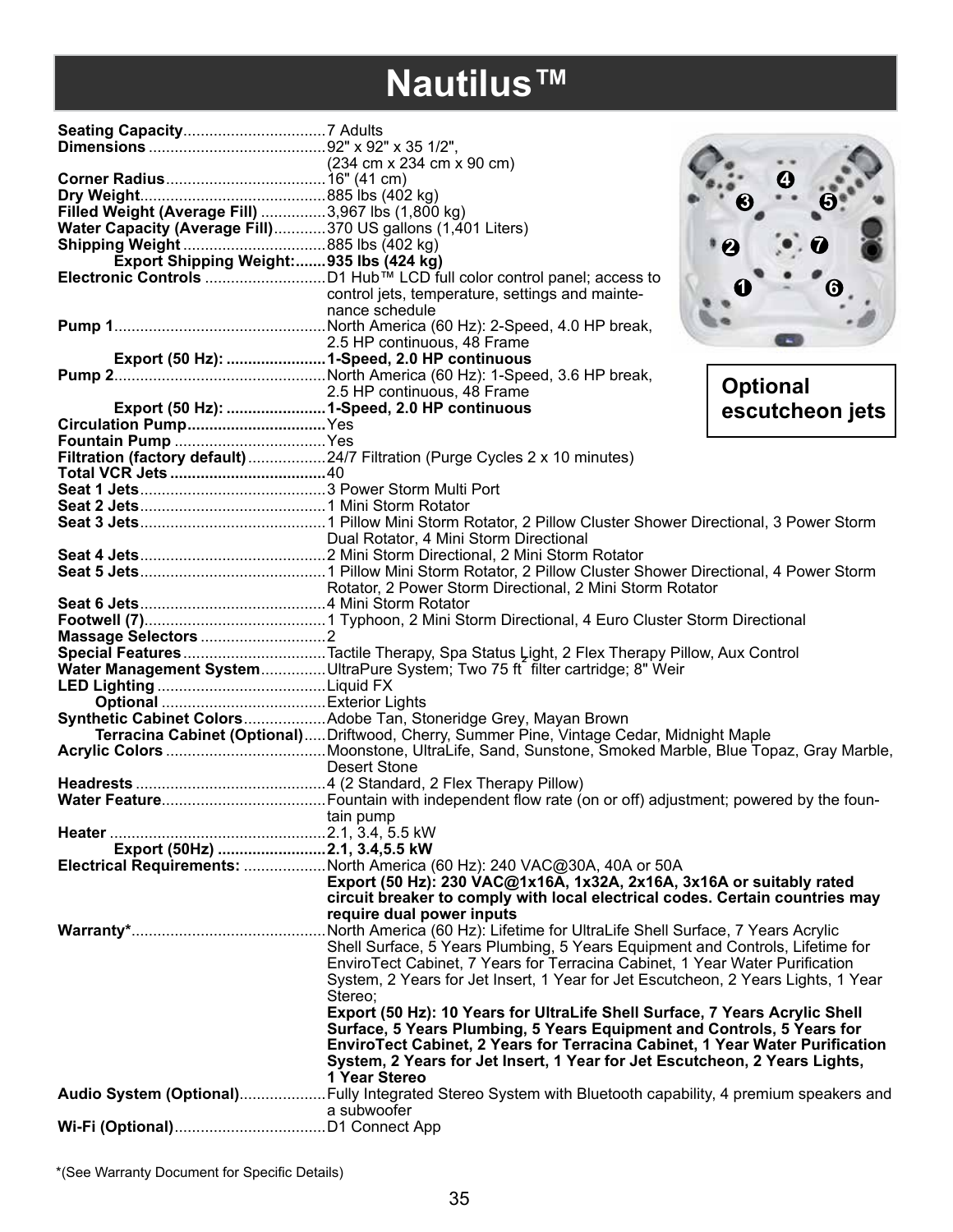## **Nautilus**

#### **Massage Selector Diagram**



Spa Operation Subject to Change without Notice

### **Seat Depths**

**2 = 26.00" (66.04 cm) 8 = 31.00" (78.74 cm) 3 = 26.00" (66.04 cm) 4 = 21.00" (53.34 cm) 5 = 29.00" (73.66 cm)**

**6 = 27.00" (68.58 cm) 1**

**1 = 25.00" (63.50 cm) 7 = 17.00" (43.18 cm)** Listed dimensions repre-

sent distance from top of acrylic to lowest point in seat. **Tolerance ± 0.5" (1.27 cm).**



Dimensions/Specifications are Subject to Change Without Notice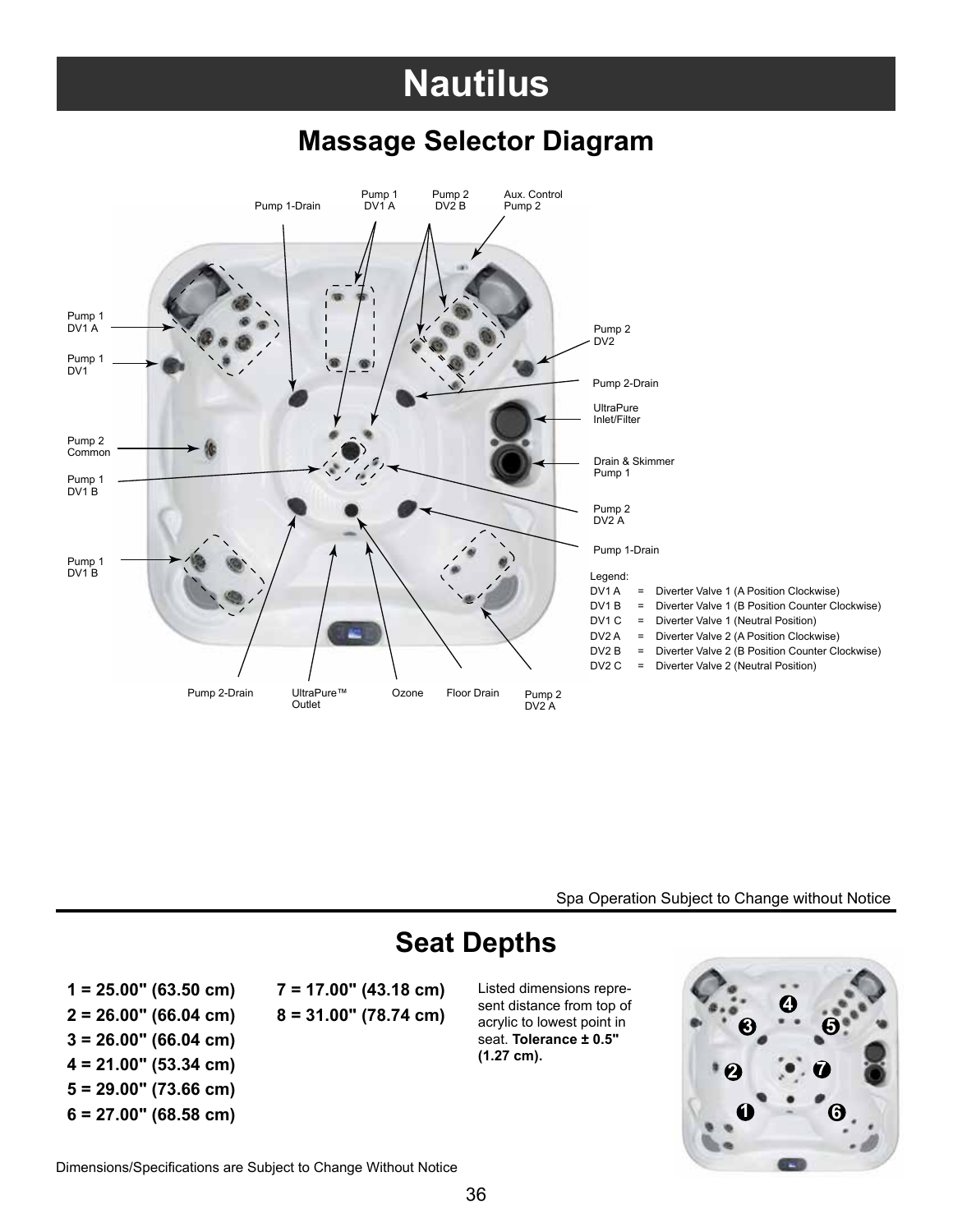# **Nautilus**

### **Jet Designation**



Dimensions/Operation/Specifications are Subject to Change Without Notice